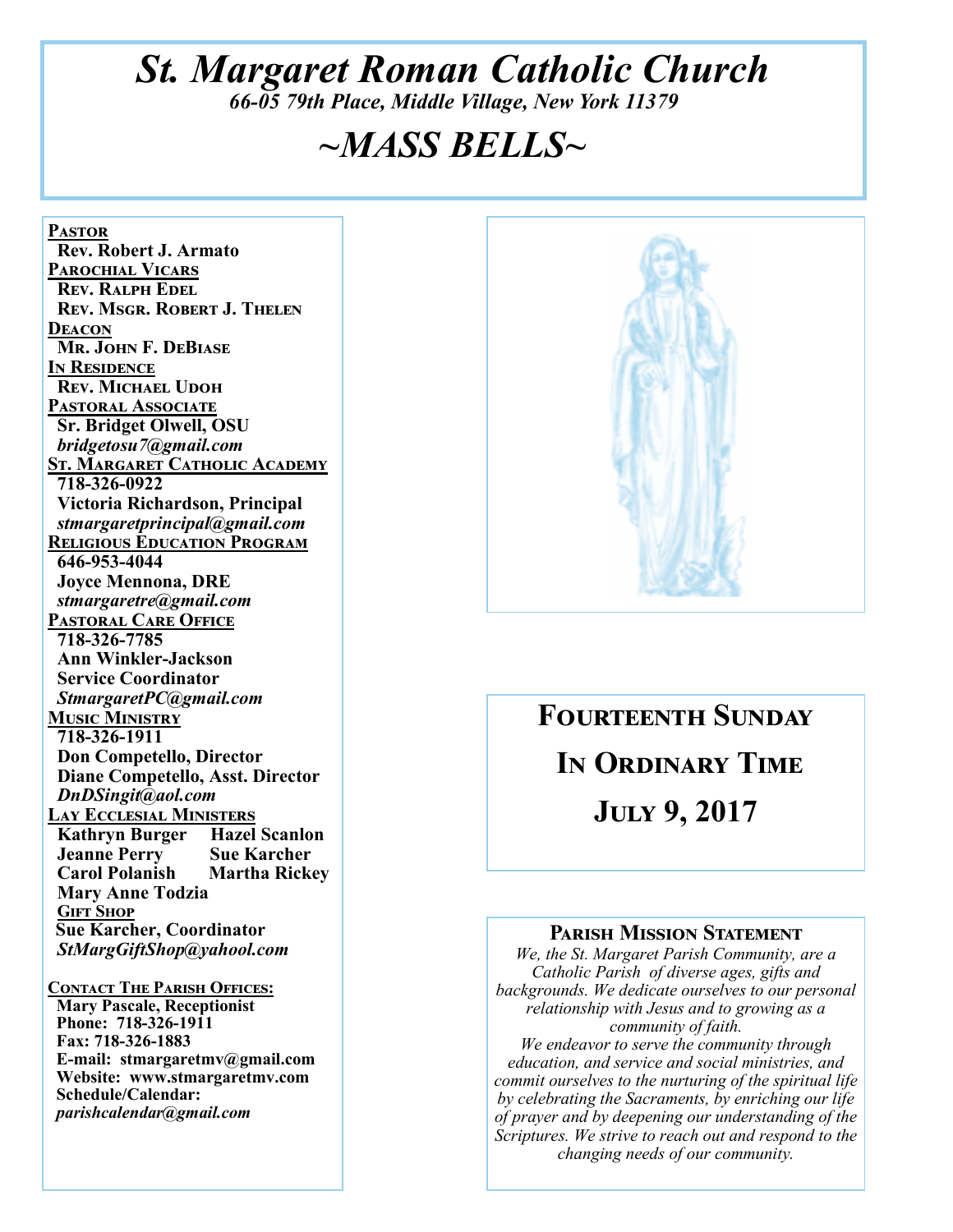### *MASSES FOR THE WEEK*

| SUN.                 | <b>JULY 9 - FOURTEENTH SUNDAY IN</b><br><b>ORDINARY TIME</b>                                                 |
|----------------------|--------------------------------------------------------------------------------------------------------------|
| 7:30<br>9:00         | Margaret Holt (ANNI)<br>Joseph, Angela, Pasquale e Virginia<br>Colangelo/Lourdes Fernandez/Maria<br>DiSalvo/ |
| 10:30<br><b>NOON</b> | People of the Parish<br>Joseph Pecoraro<br>5:00PM Anthony & Antoinette Santora                               |
| MON.                 | <b>JULY 10 - WEEKDAY</b>                                                                                     |
| 7:00                 | Denise Napolitano                                                                                            |
| 9:00                 | Rose D'Amato                                                                                                 |
| TUE.                 | <b>JULY 11 - ST. BENEDICT</b>                                                                                |
| 7:00                 | <b>Geraldine Murphy (ANNI)</b>                                                                               |
| 9:00                 | Ida Viola                                                                                                    |
| WED.                 | <b>JULY 12 - WEEKDAY</b>                                                                                     |
| 7:00                 | Ann Regan                                                                                                    |
| 9:00                 | Joseph & Valeria Rader                                                                                       |
| THU.                 | <b>JULY 13 - ST. HENRY</b>                                                                                   |
| 7:00                 | <b>Arthur Savarese</b>                                                                                       |
| 9:00                 | Philippo & Leonardo Curatolo                                                                                 |
| FRI.                 | <b>JULY 14 - ST. KATERI TEKAKWITHA</b>                                                                       |
| 7:00                 | <b>Vincent Lopilato</b>                                                                                      |
| 9:00                 | Vincenza, Salvatore & Mariano Palmeri                                                                        |
| SAT.<br>8:30         | <b>JULY 15 - ST. BONAVENTURE</b><br><b>COLLECTIVE: Richard Policke</b><br>5:00PM Lucy Sepi                   |
| SUN.                 | <b>JULY 16 - FIFTEENTH SUNDAY IN</b><br><b>ORDINARY TIME</b>                                                 |

- 7:30 People of the Parish<br>9:00 Maria Ssma, de Mon
- Maria Ssma. de Monte Carmelo/ Calogero e Salvatore DiMaggio/Paolo DiGiovanni/Roberta B. Polce/

10:30 Richard Hubert

NOON Vincent R. Liguori

5:00PM Patrick J. & Mary Morrissey



## **PARISH INFORMATION**

**If you're not registered, please visit the Rectory office, which is open from Monday through Friday, 9 am to noon and 1 pm to 7:30 pm.** 

**CONFESSIONS** - Saturday, 4-4:45 pm or by appointment with a priest.

**NOVENA** to Our Lady of the Miraculous Medal Mondays after the 9am Mass.

**MORNING PRAYER** daily from Monday through Friday at 8:45 am.

**BAPTISMS** take place on the 1st and 3rd Sundays of the month. Please call the rectory for an appointment and to register your child.

**WEDDINGS MUST** be scheduled at least six months in advance by appointment with a priest or a deacon. Please call the rectory office. For marriage preparation information visit www.pre-cana.org.

**THE BEREAVEMENT GROUP** meets on the 1st and 3rd Thursday of the month at 10 am in the Convent meeting room. Call Ann at 718-326-7785.

**THE ENGLISH CHOIR** rehearses on Tuesday, at 7 pm in the Church. Tenors and baritones needed!

**IL CORO ITALIANO** prattica ogni Domenica prima della Messa Italiana.

**THE CHILDREN'S CHOIR** rehearses on Monday, from 6-7 pm in the Church. For more info, DnDsingit@aol.com

**BOY SCOUT TROOP #119** meets on Tuesdays from 7:15-9 pm in the Parish Hall. New members are welcome, age 10 1/2 & up. Call Mr. Krzewski, 718-894-4099.

**CUB PACK #119** meets on Mondays from 7-8:30 pm in the Parish Hall. New members welcome, age 6 to 10-1/2. Call Mr. Krzewski, 718-894-4099.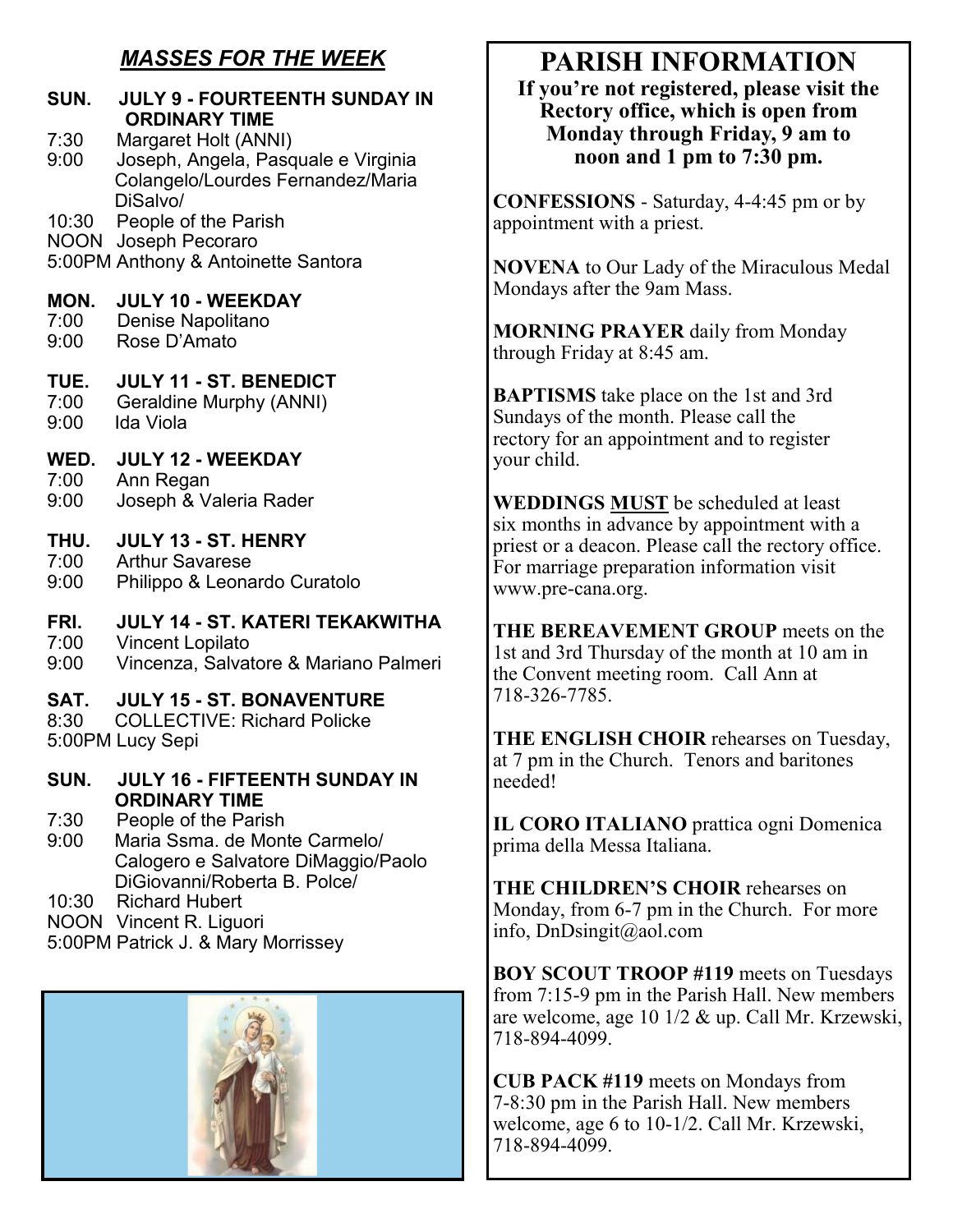## PLEASE PRAY FOR OUR SICK

Karen Guarascio, Connie Faccibene, Eileen Hinrichs, Linda Frazier, Angela Lenihan, Carol Falk, Cari Ann Falk-LoBello, Glen Falk, David J. McConville, Ronald Frazier, John Downer, Robert Sabini, Lee Falk, Patricia Johnson, Scott White, Bob Schaefer, Rose Marie Santos, Bernice Muller, Maria Millocca, Baby McKinley Kelleher, Isabelle Azzaro, Lucy Lento, Sean Harrison, Richard Santangelo, Michael Russo, Frank Cesare, Joseph Simon, Joseph Stubbs, Justin James Quirke, Rose Healy, Parrish Wert, Michael Hirst, Matteo Sabini, Carmen Melendez, Jim O'Driscoll, Jeanette Spartaro, Linda Castagna, Elizabeth Ott, Marion Caracciola, Baby Keila Mary Champoli, Brooke and Alexa Renda, The Ferrugio Family, Dorothy Mai, Marc Gandasegui, Bob & Karen Schaefer, Maureen Harvey, Sandra Slattery, Shirley Chesley, Jim Daniels, Lola Anderson, George MGarry, Michael Mavin, Denis Fink, Marc Pagnozzi, Rose Gorman,

*The names will remain for 3 months ONLY, unless you call 326-1911 and ask for continued prayers*

**Prayer Requests** 

**Pray for vocations to the Priesthood and Religious Life. Please pray for our men and women from our Parish serving in the defense of our country: Lt. Col. Thomas Frohnhoefer Sgt. Robert A. Domenici** 

*WE RECALL OUR BELOVED DECEASED Especially, Dorothy Spear, May they rest in Christ's Peace!* 

## *MEMORIALS*

#### *WINE & HOST THIS WEEK*

*are offered in memory of Jimmy Garraffo.* 

#### **PRAYER TO OUR LADY OF MOUNT CARMEL**

Thou who, with special mercy, look upon those clothed in thy beloved Habit, cast a glance of pity upon me. Fortify my weakness with thy strength; enlighten the darkness of my mind with thy wisdom; increase my faith, hope and charity. Assist me during life, console me by thy presence at my death, and present me to the August trinity as thy devoted child, that I may bless thee for all eternity in Paradise. Amen

#### **TODAY'S READINGS**

**First Reading** - Rejoice heartily, O Jerusalem! For see, your Savior comes (Zechariah 9:9-10). **Psalm** - I will praise your name for ever, my King and my God (Psalm 145). **Second Reading** - The one who raised Christ from death will give life to your mortal bodies also (Romans 8:9, 11-13). **Gospel** - Come, all you who labor and are burdened, and I will give you rest (Matthew 11:25-30).

#### **READINGS FOR THE WEEK**

| Gn 28:10-22a; Ps91:1-4, 14-15ab;<br>Mt. 9:18-26                     |
|---------------------------------------------------------------------|
| Gn 32:23-33; Ps 17:1b, 2-3, 6-7ab,<br>8b, 15; Mt. 9:32-38           |
| Gn 41:55-57; 42:5-7a, 17-24a;<br>Ps 33:2-3, 10-11, 18-19; Mt 10:1-7 |
| Gn 44:18-21, 23b-29; 45:1-5;<br>Ps 105:16-21; Mt 10:7-15            |
| Gn 46:1-7, 28-30; Ps 37:3-4, 18-19,<br>27-28, 39-40; Mt 10:16-23    |
| Gn 49:29-32; 50:15-26a; Ps 105:1-4,<br>6-7; Mt 10:24-33             |
| Is $55:10-11$ ; Ps $65:10-14$ ;<br>Rom 8:18-23; Mt 13:1-23 [1-9]    |
|                                                                     |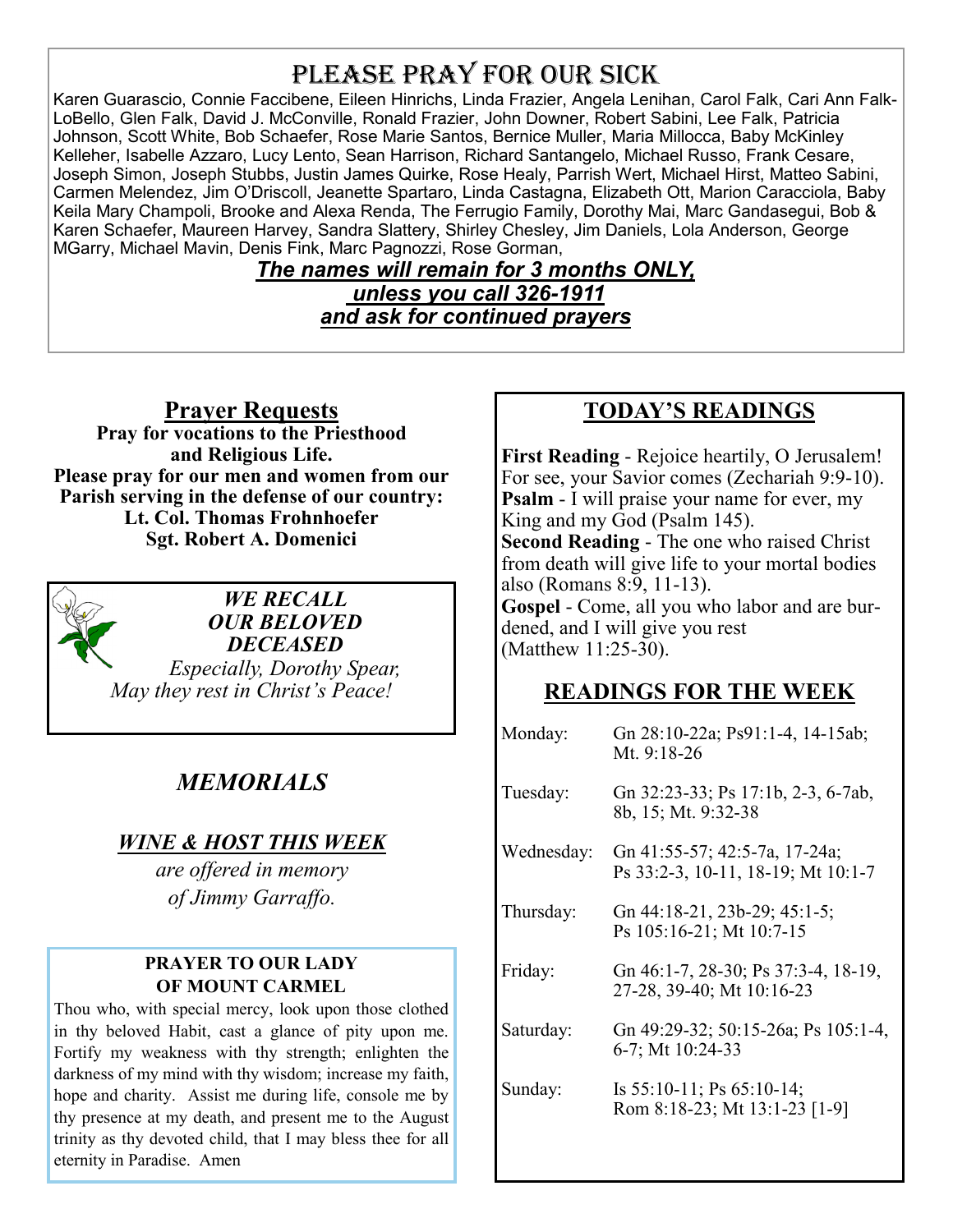### *RELIGIOUS EDUCATION REGISTRATION*

is now available online! Click here: http.//stmargaretmv.com/ religiouseducationprogram/ online-form/or visit our website at www.stmargaretmv.com and go the the Religious Education Program page. You can print forms and drop them off, or fill out the forms right online as well as pay online. We offer our program on Wednesdays for grades 1-8. Grades 1-4 meet from 4-5:30pm and the older grades meet evenings from 7-8:15pm. We are also offering an enrichment class for grade 8 that meets on Mondays from 4-5:15pm. If you have questions, please feel free to call 646-953-4044 or email stmargaretre@gmail.com, refer to the website or our parish app for updates in Religious Education. Blessings, Ms. Joyce

## **FAITH DIRECT**

Consider enrolling in eGiving through *Faith Direct* to make sure that your gift can reach St. Margaret Parish even when you cannot. You can sign up online at **wwwfaithdirect.net**  using our Church **NY299.**  Thank you for your continued support of our parish family! God bless you! **~Fr. Armato** 

### *THE ST. VINCENT dePAUL CLOTHING PICK UP*

will take place on Sunday, July 30th. from 8:30am to 12:30pm. The truck will be on 79th place for your items.

### **PLEASE DO NOT LEAVE YOUR ITEMS AT THE RECTORY**

#### **DO YOU HAVE AN IPHONE OR AN ANDROID PHONE?**

Want to keep up with St. Margaret's news? Download our parish app. Daily Mass readings, prayers, bulletins and more. Just text the word "APP" to 88202

or search "My Parish App" in Google Play Store or App Store.

#### **TREASURES FROM OUR TRADITION**

 The premier poet of the English language, Geoffrey Chaucer, introduced one of his most beloved characters, the "Wife of Bath," by this telling remark: "Husbands at Church door she had five." Four times widowed, she was setting off on a pilgrimage, notably without number five. The Church door is a curious detail, pointing to the fourteenth-century wedding custom of marrying on the porch of the Parish Church. The goal was to give maximum publicity to the consent of the groom and bride, and so consent was moved from the bride's home to a public venue. The priest would stand in the doorway and begin by sprinkling the couple with holy water. He needed to make sure they weren't too closely related and give them some instruction. He would direct the groom to pay the bride's family a dowry, and then announce the monetary amounts to the interested passerby. Only then would the guests enter the Church for the wedding Mass, during which the bride and groom would hold lighted candles. The gradual move from home to Church and the shift from the bride's father to the priest's authority helped to protect the freedom of brides who weren't quite as confident as the Wife of Bath.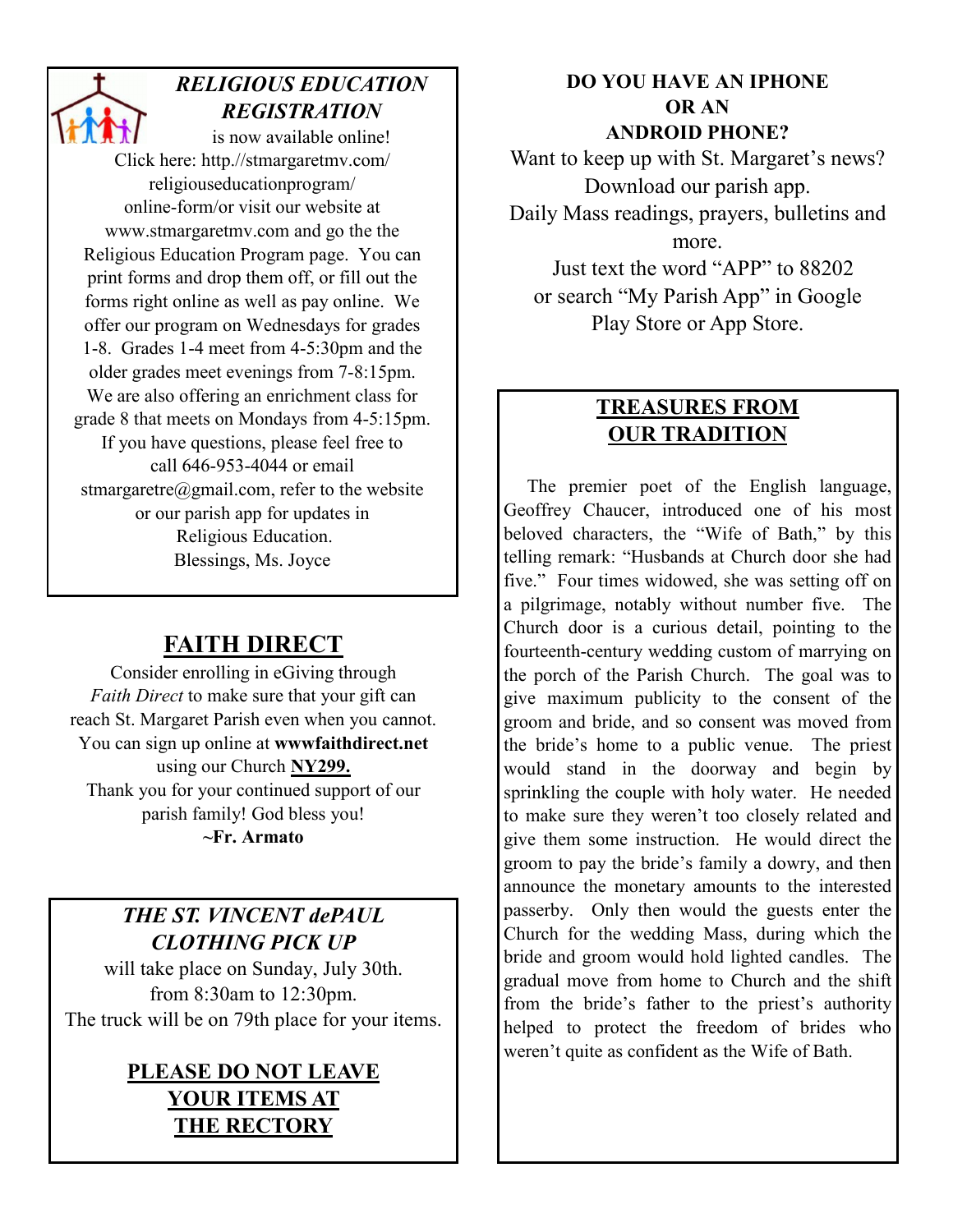## **DEANERY NEWS . . .**

#### **HOLY LAND PILGRIMAGE**

10 days in the Holy Land, November 6-15, 2017 Hosted by Fr. John Mendonca, Pastor Our Lady of the Angelus Parish Only \$3,299 p/p, double occupancy, from N.Y. For more information, contact Fr. Mendonca, 718-897-4444 or frjohn6363@gmail.com

### **POSITION AVAILABLE**

Fr. Carrano, Pastor of Our Lady of Hope Parish, is looking for a full-time secretary-bookkeeper. The candidate must be very knowledgeable in computers and publisher software. If interested, please call him at 718-429-5438 during regular business hours.

## **MAGGIE'S LITTLE THEATER**

#### **at St. Margaret Parish**



 *presents*  JOSEPH and the AMAZING **TECHNICOLOR** DREAMCOAT

 Lyrics by Tim Rice Music by Andrew Lloyd Webber Music Director: Sarah Glassman Choreographer: Lindsay Levy Co-Directors Lindsay Levy & Joe Annese **Performances** 

Saturday, July 22 at 8:00pm Sunday, July 23 at 2:30pm Friday, July 28 at 8:00pm Saturday, July 29 at 8:00pm Sunday, July 30 at 2:30pm Admission: Adults \$20/Seniors \$15/Children \$12 For reservations

917-579-5389



THE ST. VINCENT dePAUL FOOD PANTRY is located at 66-25 79 Place The pantry is open on WEDNESDAY AND SATURDAY from 10am to 12 Noon.

**THE FOOD PANTRY WILL BE CLOSED ON ALL SATURDAYS IN JULY AND AUGUST IT WILL BE OPEN EVERY WEDNESDAY BETWEEN 10:00AM AND 12 NOON** 

### **SAINT MARGARET GIFT SHOP**

open Wednesdays, 12pm - 4pm Saturdays, 4pm - 5pm and Sundays, 9am - 1pm We have a selection of religious goods: Rosaries - Medals - Gifts - Crucifixes Statues - Bibles and other books **AND MORE!** 

If we don't have it, we'll try to get it for you. The Gift Shop is located in the rectory. Please use the red side door in the parking lot. If the door is closed, please knock. Contact us: StMargGiftShop@ yahool.com

#### **THE GIFT SHOP WILL BE CLOSED ON** *WEDNESDAYS* **DURING JULY AND AUGUST**

*"COME TO ME, ALL YOU WHO LABOR AND ARE BURDENED, AND I WILL GIVE YOU REST."*